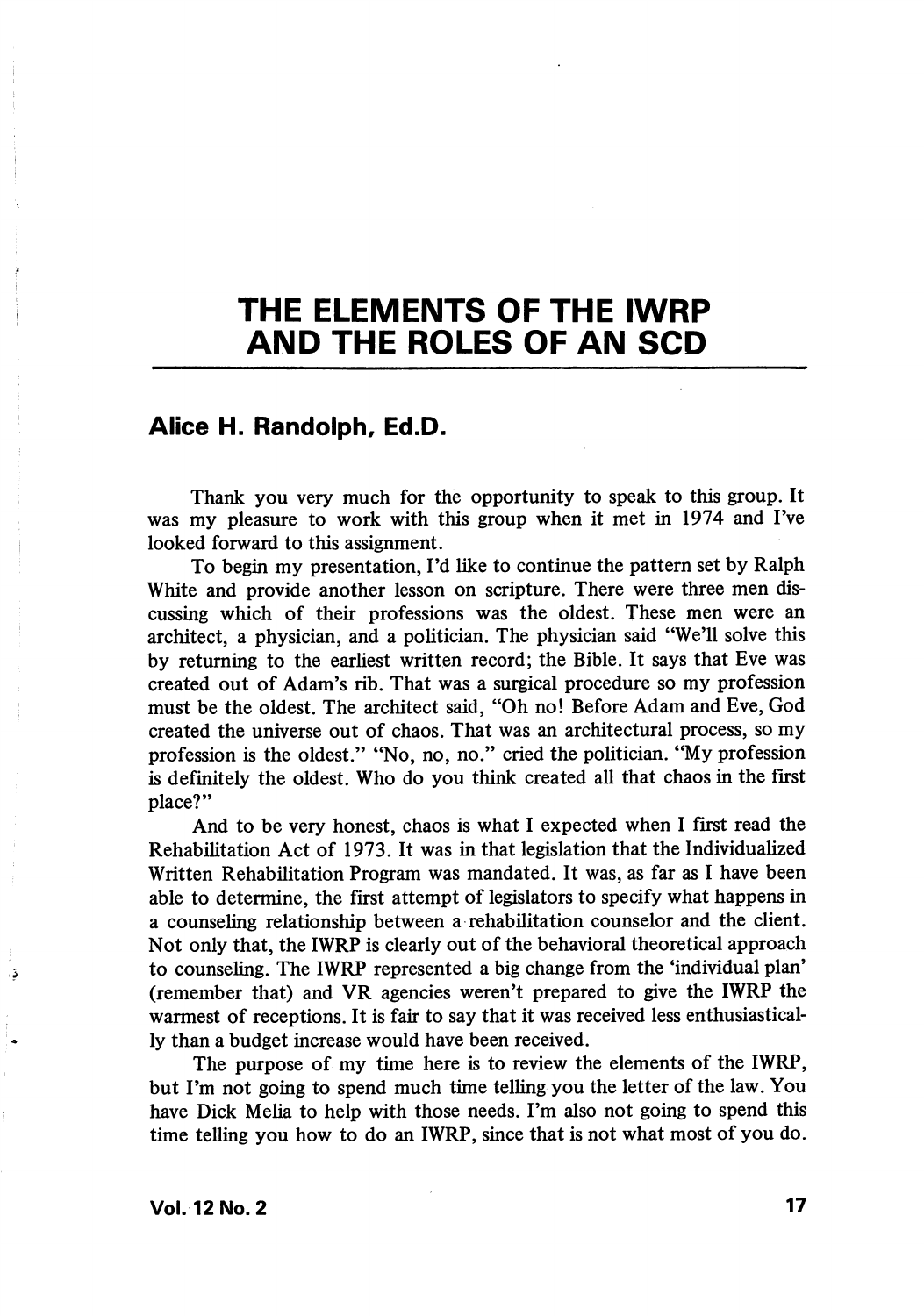I'm going to focus on the IWRP and your role as:

- trainer of new counselors
- remediator of difficulties in RCD performance
- shaper of attitudes and behavior
- educator of advocacy groups
- reinforcer of client expectations

I realize that most SCDs don't have line authority; that most SCDs don't consider themselves as policy makers in the agency; and that most SCDs didn't have input to the development of the IWRP form. Any one of these facts could be an excuse to throw up your hands and say, "What can I do to help deaf clients? Look where I am in the agency"! But that doesn't happen with this group. One reason is because you know that knowledge is power. With the knowledge you have about the uniqueness of the disability comes the power to impact the system in many ways. I'd like to suggest that per haps a unwritten, subgoal of this conference be for you to acquire enough knowledge about the IWRP, that you can manipulate that system in favor of the deaf client.

What is an IWRP? To answer this we go to the intent of the Act: to expand and improve services to severely handicapped individuals, and to make the client a full participant in his or her rehabilitation process. It seems further evident that it was the intent of Congress that the IWRP be a blue print of this process of providing rehabilitation services in a systematic way to help the client achieve a vocational goal. This blueprint is developed in advance of any service provision and is continuously developed. It answers the questions. What is the vocational goal, and How will this goal be attained. It is intended that the IWRP be written as specifically as possible as early in the process as possible. These aspects of the IWRP make it a process of sequential planning for client services; this is the IWRP as an underlying philosophy. IWRP is also a form; each agency has had to operationalize these concepts. Unfortunately, IWRP means only form to most rehabilitation counselors at this time.

The philosophy underlying IWRP could be summarized as the blueprint of a rehabilitation process that is the mutual possession of both the counselor (agency) and the client. The client is a full participant, and understands the sequence of the services and the accountability that is built into the process. Philosophically speaking, as a network of state federal agencies this is the official announcement of a move from paternal or autocratic rehabilitation to full and participatory rehabilitation.

I'd like to stray a bit from my assignment for just a minute. Something that I'm hearing from rehabilitation counselors related to this issue has me concerned. It seems that some agency staff have gotten the idea that full participation and joint decision making mean that the client makes the decision. More serious is the translation that this means that the client get ę.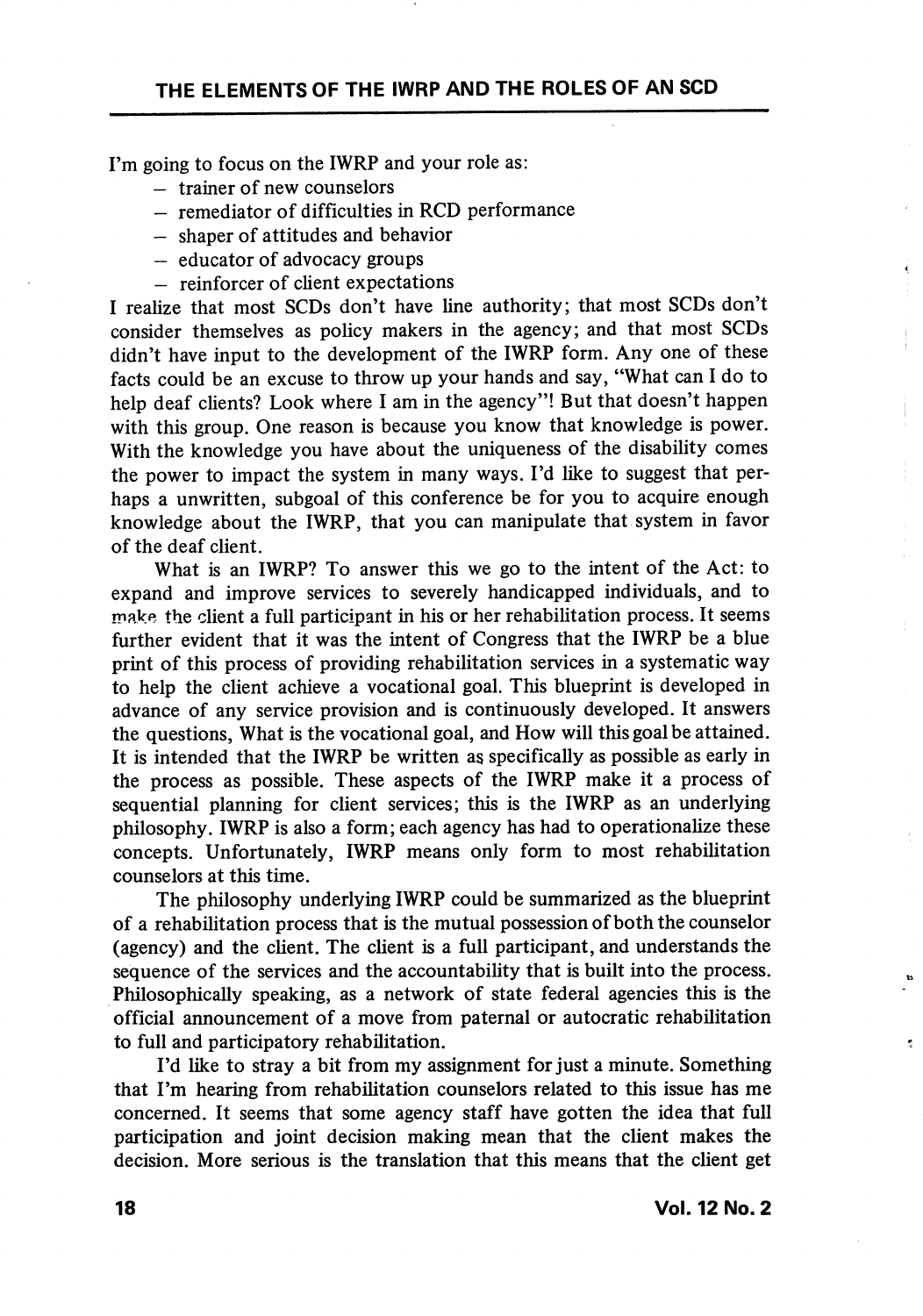## THE ELEMENTS OF THE IWRP AND THE ROLES OF AN SCO

what he or she wants. I don't agree with this, although I can see how we may be giving counselors this idea. I think joint participation and joint decision making should be explained something like this. To the rehabilitation pro cess the client brings zest, enthusiasm, ambition, hopes, desires, goals, etc. The rehabilitation counselor brings expertise in vocational areas, knowledge about what contributes to long term vocational success, understanding of disabilities and people, etc. Together the counselor and client trade these ideas and goals. They contribute together, but uniquely to the process. When there is a difference, they negotiate. When a client is coming from an unrealistic perspective the counselor educates. Hopefully they can reach agreement. If they can't, then it is the counselor's responsibility to make a sound rehabilitation decision. It is then the client's right to appeal the decision. Since the counselor is responsible for his or her caseload and budget, it is the counselors who must ultimately make the decisions which they have been educated and trained to make. It is important that we communicate that the system believes in the competence and integrity of a decision soundly made and adequately documented. This is not to say that we lessen the emphasis on client rights; we just provide balanced information.

The counselor client relationship has some new components or added dimensions as a result of the IWRP. There has been an increase in the quality of the knowledge exchange component, the client involvement component, and a verification component has been added. Let's discuss specifically what has or should have happened to each of these components.

The knowledge exchange component. This refers to the information that must be provided to the client and the assurance that the client understands this information, as well as the traditional information that the counselor has always obtained about the client. The IWRP has affected the communication of information to the client in the following areas.

- the meaning of rehabilitation
- the meaning of eligibility and how it is determined
- the rights to appeal a decision of ineligibility
- $-$  the administrative review/fair hearing process and what it means
- the annual review of an ineligibility decision
- the meaning of confidentiality and that personal, medical, and other information will be kept confidential
- the contingencies that might affect the program of services

The *involvement component* refers to the client's active participation in making decisions related to his or her rehabilitation. Client involvement is an all encompassing phrase and it can mean a great deal or it can be so broad as to mean nothing. Here are some specific points at which the client should be involved.

— placement in extended evaluation

 $-$  determination of eligibility or ineligibility

Vol. 12 No. 2 19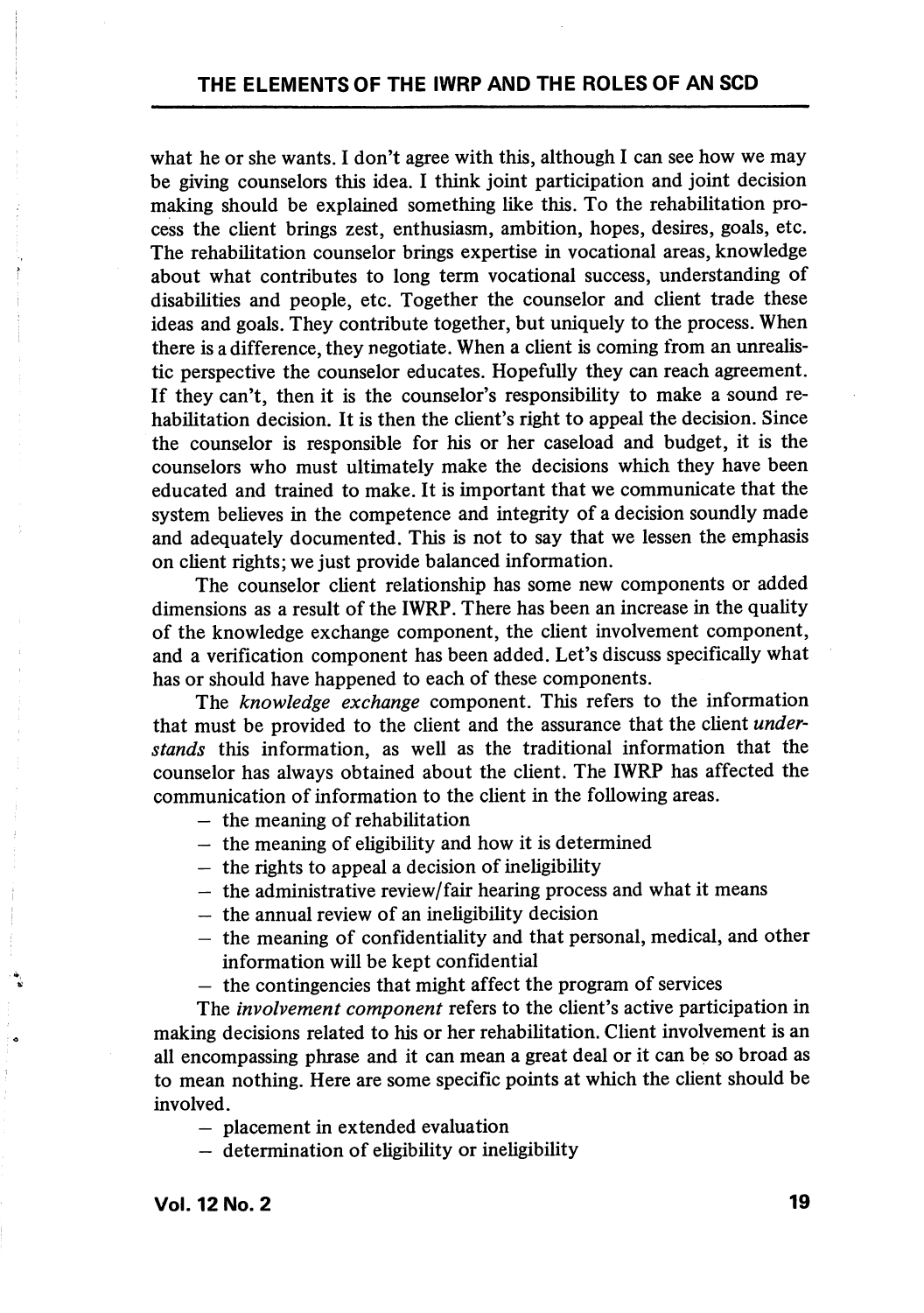- formulation of a vocational goal
- establishment of intermediate objectives, including services, target dates, and evaluation criteria
- evaluation of progress as outlined on the IWRP
- discussion of rights and responsibilities
- amendments to the IWRP

The verification component is from the mandate that the client will receive information in writing about the eligibility decision and the IWRP. The law says that it is the agency's responsibility to help the client understand the rehabilitation process. This must be verified either in the case record, through the client's signature, etc.

This is an overview of the philosophical interpretations of the legislative mandates of the IWRP. Now let me review for operational purposes what the IWRP must be. It must be:

- continuously developed
- jointly developed
- $-$  developed with the client's representative if the client so desires
- assured that the client will receive a copy of the main document and substantial amendments
- initiated with either status 06 or 10
- $-$  a program of services which will enable the client to achieve the vocational goal
- $-$  include the following statements
	- the basis of the ehgibility determination
	- the long range employment goal
	- the intermediate rehabihtation objectives
	- services, terms, and conditions
	- date of initiation and completion of services
	- evaluation of progress toward the rehabihtation objectives with objective criteria and how progress will be recorded
	- $-$  views of the client
	- $-$  the client's financial participation including the use of similar benefits if they are available
	- $-$  an assurance that the client knows his or her rights or responsi**bilities**
	- $-$  information about client assistance projects
	- the basis of rehabihtation success
	- post employment and closure justification

Of all these requirements most are being carried out and there seems to be no significant difficulties with the exception of "intermediate rehabilita tion objectives". The guidelines are less than specific and there is widespread confusion and various implementation approaches among the state agencies.